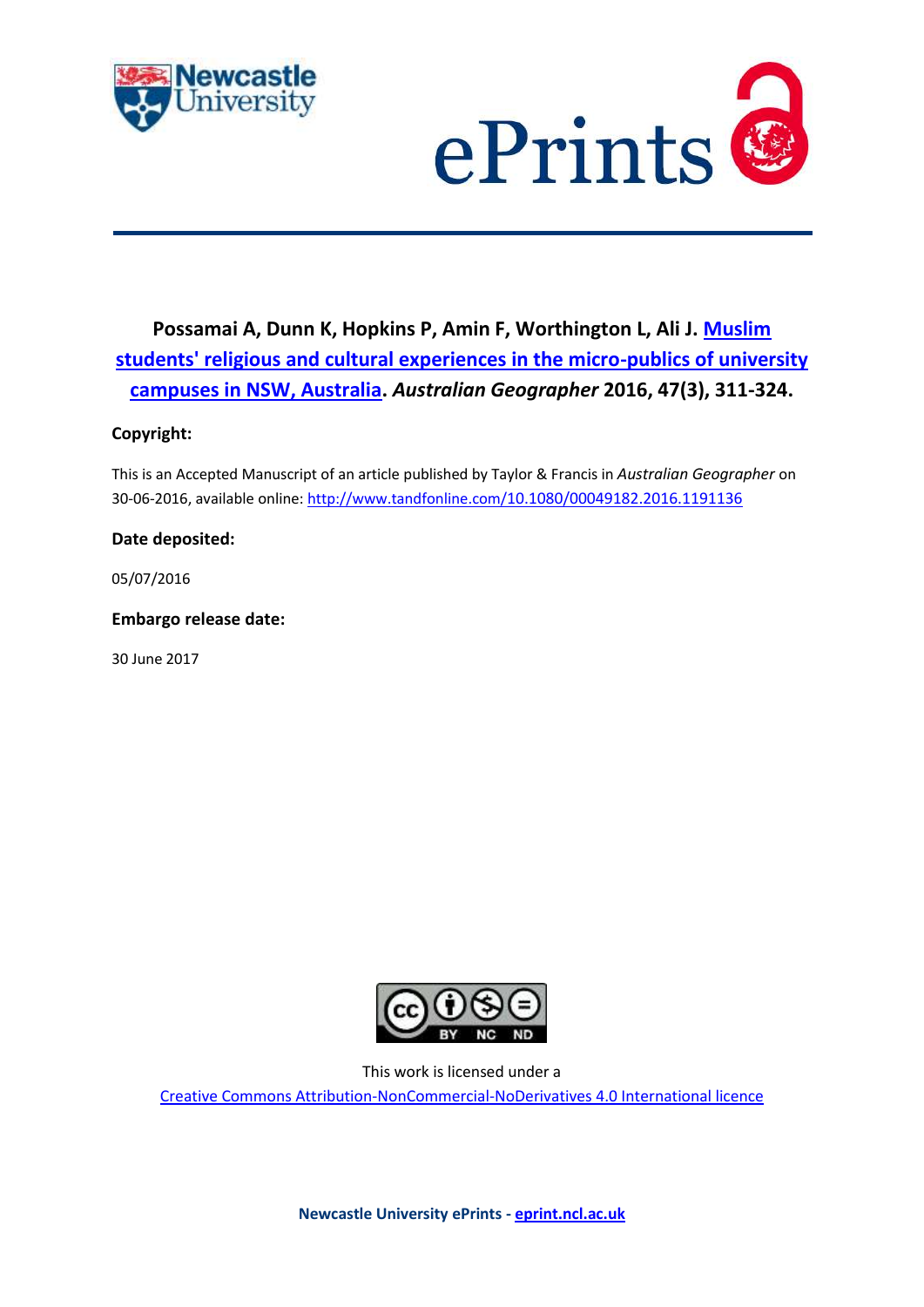## **Guest editorial**

**Kevin Dunn** (School of Social Sciences and Psychology, Western Sydney University, Email: K.Dunn@westernsydney.edu.au).

**Peter Hopkins** (School of Geography, Politics and Sociology, Newcastle University, Email: Peter.Hopkins@newcastle.ac.uk).

## **The Geographies of everyday Muslim life in the west**

In a global environment of Islamophobia and pervasive fears about violent extremism, there is a need for research that focuses on the everyday lives of Muslims and their lived experiences in the western world. The papers in this special issue look askew at the preponderance of scholarship that has focussed on the difficulties facing Muslims living in Muslim minority countries. The policy commentary and political debate has made assumptions about troubled fit, and has done so on the basis of weak evidence. Dunn et al. argue in this issue that much of the research has sampled at the deeper end of disaffection, meaning that specific cases of troubled fit and controversy have been generalised. It is true that there have been shockingly violent acts by a handful of Muslims in many western settings, or against westerners in Muslim majority countries. Of course, it must be remembered that the most wretchedly frequent transgressions are by a handful of Muslim terrorists against other Muslims. And, there have also been sensational statements by wayward and often self-appointed 'Muslim leaders' or spokespeople. These atrocities and the polemical speech acts become seen as typical of all Muslims. This form of stereotyping has long been recognised as a foundational harm that provides license for all other forms of oppression (Young, 1990). Mainstream news media have assisted with this project of stereotyping, as they pursue business models that benefit from the scandalising of public interest (thus raising subscriptions and advertising).

The Runnymede Trust (1997) coined the term Islamophobia to describe the emerging stereotyping and public ill will towards Muslims in western nations. Islamophobia relied on a set of characterisations that built upon an accumulating antipathy that could be traced to Orientalism (Said, 1981). The five core stereotypes were fanaticism, fundamentalism, radicalism, militancy and misogyny, to which new streams have been grafted that emphasise alien-ness and dehumanisation (Dunn, 2001).

The sub-heading to the Runnymede Trust publication is noteworthy: "Islamophobia. A challenge for us all". Clearly, they had in mind the morbid social impacts of Islamophobia. These included the substantive imposts experienced by Muslims in western countries. Researchers have found, including in this issue: higher than average rates of experience of racism, in all spheres of life, as well as motility and limited mobility, fears about religious visibility and expression, frustrations on blocked mosque and school developments, barrages of anti-halal and anti-Muslim social media and rallies, and a subdued advocacy of Shari'a (Barkdull et al., 2011). Islamophobia has also had a society-wide degrading effect on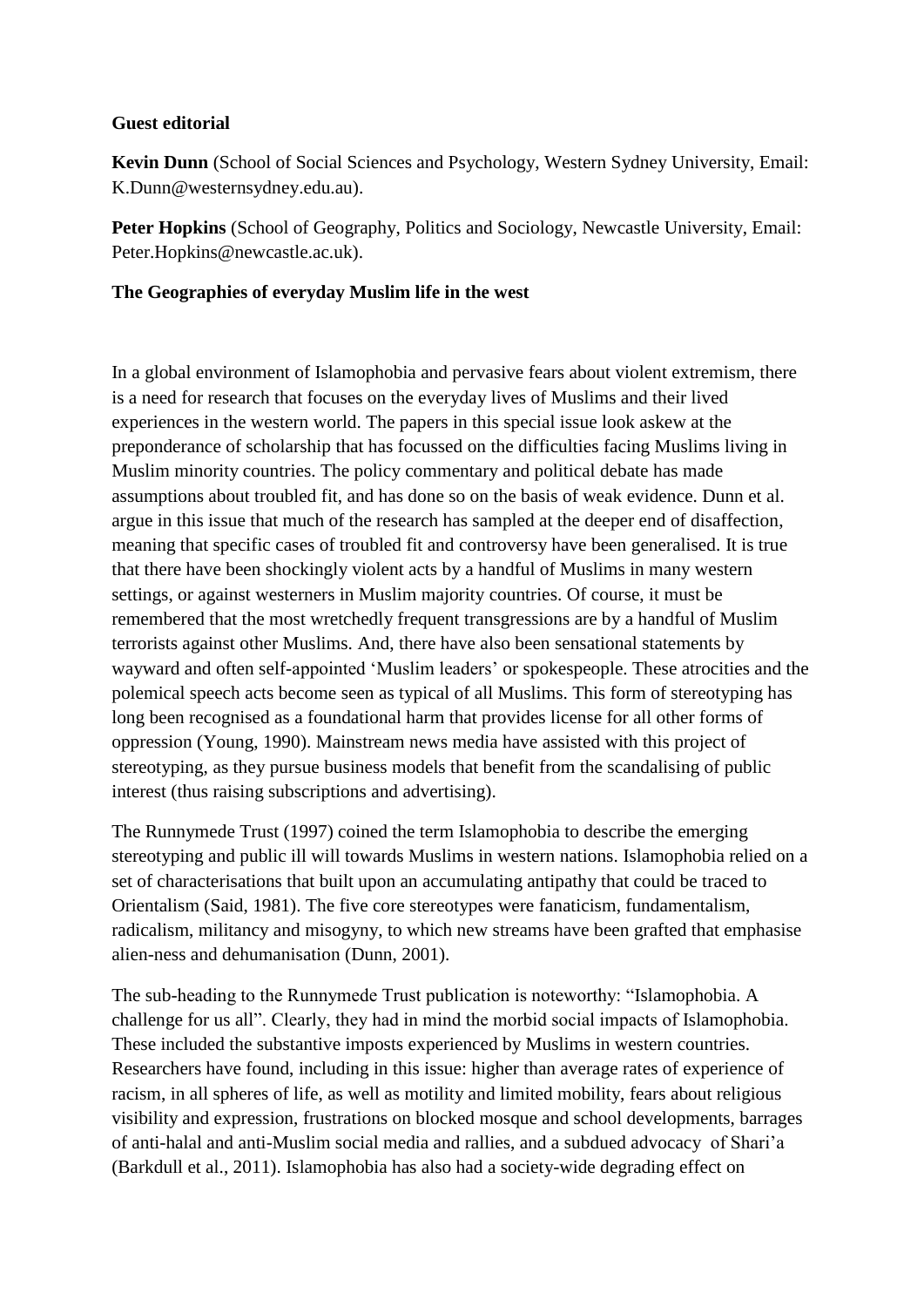harmony, cultural vibrancy and senses of security (e.g. Aitchison, et al., 2007, Mansson McGinty, et al., 2013). Experimental methods have demonstrated that Islamophobia gives rise to uneven treatment in the job market for Muslims and people of Middle Eastern background (Booth et al., 2012), and substantively unequal treatment when seeking rental accommodation (MacDonald et al., 2016). Hassan has used national Census data to compare the socio-economic status of Muslims and to non-Muslims across Australia and found that Muslims have lower weekly incomes than the average, higher rates of child poverty, and lower employment rates (2015:45,52). However, Akbardazeh et al. (2009, p. 35) found that general senses of wellbeing among Muslims were near to the Australian average, with the exception of feeling safe.

Islamophobia is a structural challenge. Mansouri et al. (2015) used the phrase 'The Muslim Question' to stimulate a discussion of this structural issue. Neophyte Nazi propaganda had posed 'The Jewish Question' about cultural fit of Jews in Europe as a segue to a program of dehumanisation. For contemporary critical scholars this 'Question' draws our attention to Nazi racism. Similarly, 'the Muslim Question' for researchers in western countries has to be about Islamophobia.

The 'Muslim question' in the West, is to be critiqued, deconstructed and debunked rather than accepted at face value as synonymous with an inherently problematic community and its faith tradition (Mansouri et al., 2015: 170).

Research needs to pay attention to the ordinary and everyday experiences of Muslims, and eschew an emphasis on the spectacular and sensational. The latter is well enough catered to by news media and political commentators. While there has been an explosion of research on and about Muslims in Muslim minority contexts, there has not been sufficient attention to the everyday and experiences of 'ordinary' Muslims or what Mansson McGinty (2012) referred to as 'mainstream Muslims'. Again, Mansouri et al. (2015:165) stated that what has been missing from public discussions "is an understanding of what religious practice, especially at the level of everyday spirituality and rituals, entails in terms of cosmopolitan tendencies and local political engagement".

Amidst widespread confusion and stereotyping, this is a time of change within Muslim communities. There are internal debates around who gets to speak on behalf of Muslims in public forums. The ideologies and institutions of Islam in Muslim minority contexts are undergoing metamorphoses. It is a pivotal time to take a look at the effects of these trends on those communities. From grounded epistemologies and strong empirical data, the papers in this issue report on findings that are oftentimes a counterweight to those discourses of disaffection and radicalisation that swirl in public commentaries, and which undermine trust and comfort among non-Muslims. The sources of evidence in this special issue are robust, drawing on community surveys with good sample sizes and randomised modes of recruitment, interviews with ordinary Muslims, content analysis of everyday media texts, and grounded ethnography.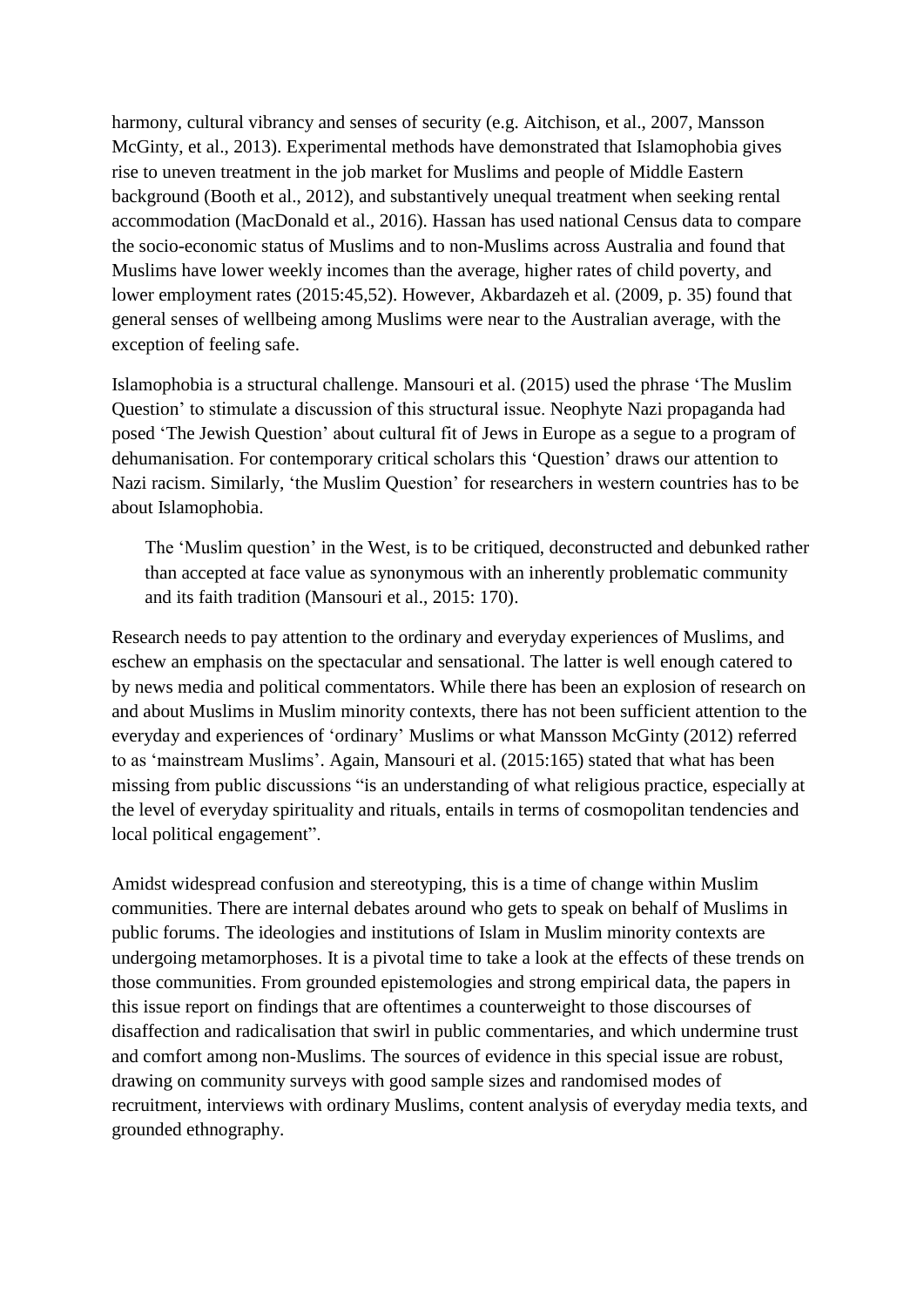The research does find that fear and racism are encountered by a relatively high proportion of the Muslim community. International research in cross-cultural psychology has consistently found a link between the experience of discrimination and a less than optimum sense of wellbeing among ethno-cultural minorities (Berry et al., 2006). In broad, racism impedes programs of both multiculturalism and assimilationism (especially the former), and it assists with separatism and marginalisation. That research suggests that among minority youth and second generation immigrants, the valency of the discontent borne from discrimination is even stronger. Muslims have a long standing presence in western counties like Australia, and the age profile is young, with almost half being aged 24 years or less (Hassan, 2015). We may therefore expect that these youthful Muslims, who are the second generation of immigrants, would be more hostile to Islamophobia and the substantive impacts of it. The most common birthplace of Australian Muslims is Australia (38% nationally); in Sydney 44 per cent of Muslims were born in Australia (Dunn et al. 2015:20; Hassan, 2015). How impactful is the experience or knowledge of racism on western Muslims' everyday lives? What is the extent of this social morbidity?

In terms of Muslims in western settings, it has been asserted that the disaffection borne of Islamophobia could generate violent extremism. However, the evidence for this causation is poor. Despite the hyper policy and legislative attention, hyped media attention, and public commentary, there has been no evidence reported that establishes an empirical link between disaffection borne of Islamophobia and a vulnerability to violent extremism. This is fortunate, as the exposure to Islamophobia is high, as Dunn et al. show in this issue (see also Carr & Haynes, 2015). If Islamophobia did underpin violent extremism then there would be a profound security threat.

There are links between the discourses of the right wing proponents of Islamophobia and the proponents of Islamist terror. The ideology of Islamic State (IS) and of the racist right in the West are remarkably similar. Both state that the West and Islam are incompatible, and in Australia the organised racist groups assert that Islam does not fit in Australia. IS ideology advocates that Muslims should undertake violent jihad against the West, and racist groups assert that Muslims are predisposed to terrorism. IS asserts that westerners hate Muslims, and the organised racists state that westerners do not want to Muslims / Islam in their space. Their public statements share a perspective of civilisation clash and inherent animosity. These polemical discourses reinforce the need for evidence on everyday attitudes and experiences of Muslims and non-Muslims in the West.

Despite the lack of an evidence-base for causation between Islamophobia and violent extremism, some anti-racists have argued in the wake of violent extremist events that this builds a case for confronting Islamophobia. The anti-racist utility of linking Islamophobia and violent extremism is that it presents an argument to challenge racism, and to specifically address Islamophobia. In general, the more arguments we have for bringing public and policy attention to Islamophobia and racism the better. But unless there is empirical evidence for that relationship it is problematic to assert it. Another concern is the political consequences of this asserted causation. It confirms a core western stereotype about Muslims as pre-disposed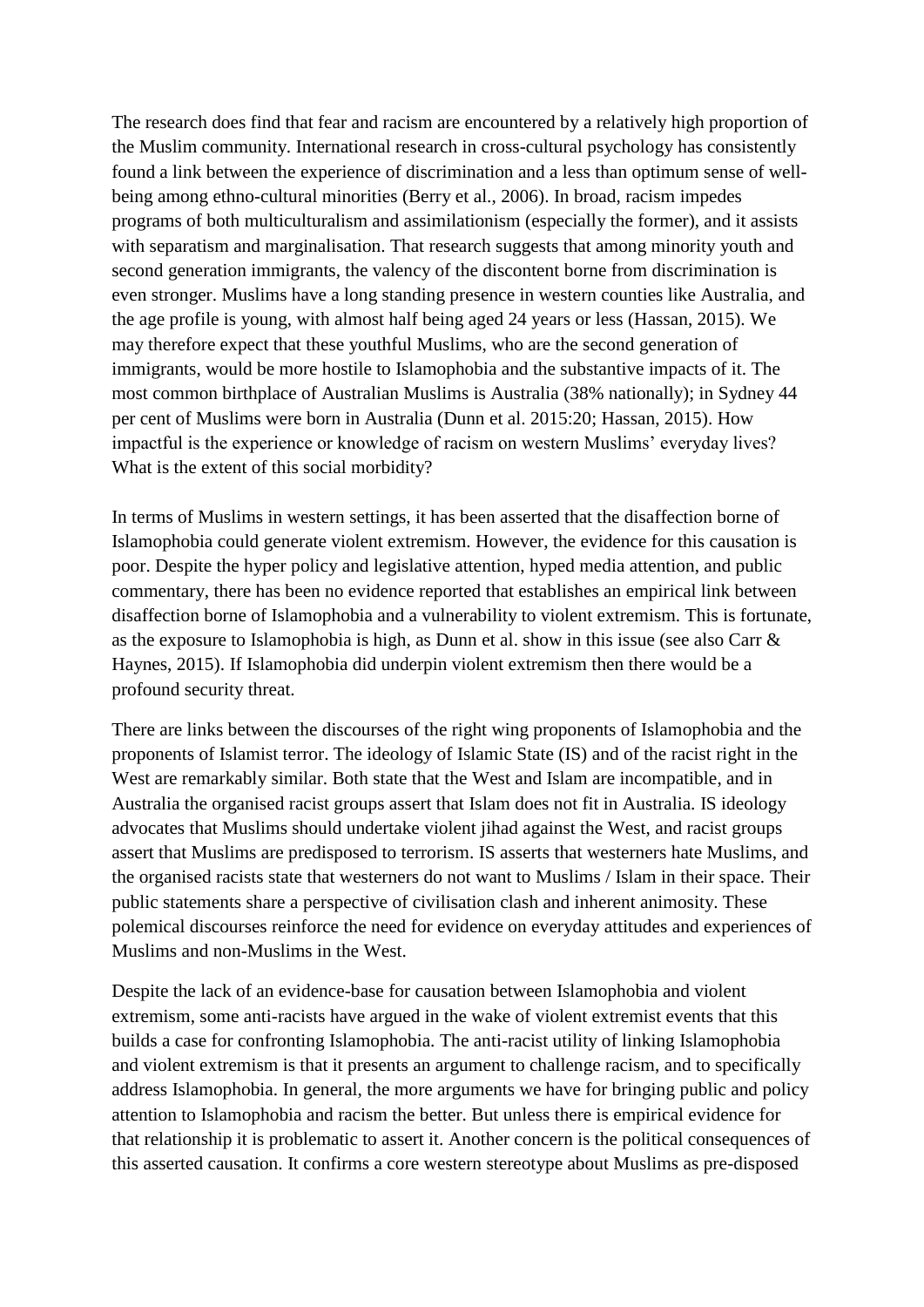to extremist violence. Those who wish to criticise and defame Muslims can point to this link that is being made, and say: "You see? Muslims are violent radicals, and even they admit it". In Australia, this was infamously played out on live national television (*Lateline* ABC TV,  $22<sup>nd</sup>$  June 2015) when a young Muslim (Zaky Mallah) said that Islamophobia spread by national political leaders was giving rise to young men flying to Syria to become foreign fighters for IS. The media frenzy afterwards focussed on the pre-disposition to violent extremism, not Islamophobia. Zaky Mallah's comments were an unsophisticated articulation of the specific argument put by anti-racists "That Islamophobia was causing violent extremism". The Australian Grand Mufti similarly pointed to racism and Islamophobia in his response to the shocking terror killings in Paris in 2015. The Sydney tabloid newspaper led with a front page story that pilloried the Grand Mufti: "Dr Ibrahim Abu Mohamed drew criticism following the attacks for dismissing anti-terror strategies as ineffective, while saying the focus should be on racism, Islamophobia, foreign policies and military intervention" (*The Daily Telegraph*, 18th November, 2015:1). This showed that sections of the news media knew precisely how to (mis)use the 'Islamophobia equals violent extremism' argument for sensationalising effect.

The ordinary and non-extreme nature of most Muslims' lives in western countries is overshadowed by problematic stereotyping (e.g. Hopkins, 2004). In this issue of *Australian Geographer,* the papers report on the ordinary and non-extreme, and they present evidence on the nature of those ordinary attitudes, behaviours, emotions and hopes. Despite claims of 'parallel lives' and of the segregation of Muslims and non-Muslims, Dunn et al.'s (2015:37) surveys of Muslims in Sydney found that a large majority of respondents frequently engaged in interaction with non-Muslims in the workplace and in educational settings (over 90%). Importantly, this also extended to the social life of most Australian Muslims, where two thirds indicated that they frequently mix with non-Muslims in their social lives. This challenges the assumption implicit in a good deal of research which asserts that Muslims selfsegregate (see also Gale, 2013, Hopkins and Smith, 2008, Philips, 2006). In this issue of *Australian Geographer* the papers explore everyday Muslim life within micro-publics of post-secularism and ordinary cosmopolitanism thereby contributing to ongoing debates about the nature and form of post-secularism (e.g. Olson et al., 2013). The papers explore grounded religiosity and the sharing of space by Muslims and non-Muslims. The underlying drivers of sharing include care, such as care for people who struggling to settle in Australia, or care for those who are at risk of race hate on public transport. An example of the latter is the #illridewithyou social media campaign, which emerged to support Sydney Muslims' use of public transport after the Sydney Siege terror incident (Colic-Peisker et al., this issue). Everyday drivers of sharing include indicators of humanity, such as vulnerability and grief.

The sharing described in these papers occurs on university campuses, and at work. Johns et al. (2015:171) found that Muslim youth in Melbourne were surprisingly inured to senses of incompatibility. This is surprising insofar as faith has an innate capacity to generate hierarchies and othering. Members of one faith will see another faith as lesser, incorrect or pagan, and members of other faiths can be characterised as 'un-believers'. Religion is not so easily fused, unlike language, cuisine and other cultural performances. For these reasons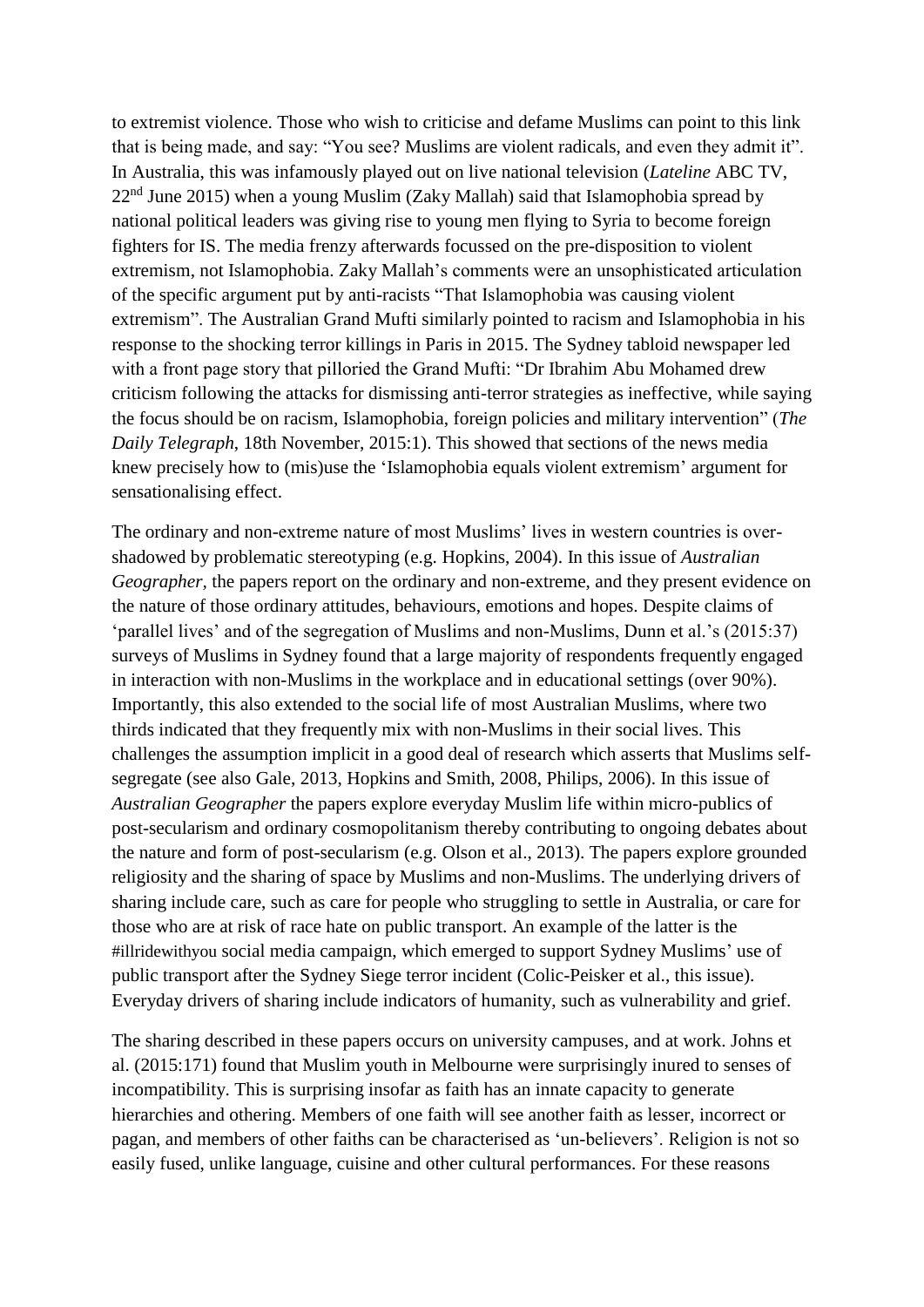there is an apparent incommensurateness to faiths. However, empirical insights from the research presented in this issue do not confirm an innate separatism. The data make the case for a strong sense of belonging among Muslim communities in the west, together with a great deal of civic mindedness and sharing of space. The paper on everyday Shari'a shows that the fusing of principles and ethics is not at all problematic for most Muslims in Australia. It is only the risk of Islamophobic attention that causes ordinary Muslims to be cautious about advocating for further fusion.

The sharing of space by different faith groups does provide the opportunity for disagreement and inconsistency (Isakjee, 2016). Possamai et al. analyse Muslim student views on gender mixing, and haram practise and products on university campuses. The disagreements and inconsistencies do require management. Everyday processes and safe spaces for respectful disagreement are critical, especially for those differences that are unlikely to be reconciled. These matters are not as well covered in the papers collected here, but they would be a virtuous focus of a subsequent collection.

#### **References**

- Aitchison, C., Hopkins, P., and Kwan, MP. (2007) *Geographies of Muslim identities: diaspora, gender and belonging*. Aldershot, Ashgate.
- Akbarzadeh, S. Bouma, G.D, Woodlock, R. (2009) Muslim voices: hopes and aspirations of Muslim Australians, Centre for Muslim Minorities and Islam Policy Studies, Monash University, Melbourne.
- Barkdull, C., Khaja, K., Queiro-Tajalli, I., Swart, A., Cunningham, D. & Dennis, S. (2011) "Experiences of Muslims in Four Western Countries Post—9/11", *Affilia*, 26, 139-153.
- Berry, J., Phinney, J., Sam D. & Vedder P. (eds) (2006) *Immigrant Youth in Cultural Transition: Acculturation, Identity and Adaptation Across National Contexts*, Routledge, New York.
- Booth, A.L., Leigh, A. and Varganova, E. (2012) 'Does ethnic discrimination vary across minority groups? Evidence from a field experiment', *Oxford Bulletin of Economics and Statistics*, 74(4): 547–573.
- Carr, J. & Haynes, A. (2015) "A clash of racializations: the policing of 'race' and of anti-Muslim racism in Ireland", *Critical Sociology*, 41(1) 21–40.
- Dunn, K.M. (2001) "Representations of Islam in the politics of mosque development in Sydney", *Tijdschrift voor Economische en Sociale Geografie*, 92(3), 291-308.
- Dunn K.M., Atie R., Mapedzahama, V., Ozalp, M. & Aydogan, A.F (2015) *The Resilience and Ordinariness of Australian Muslims: Attitudes and Experiences of Muslims Report*, Western Sydney University and the Islamic Sciences and Research Academy, Sydney.
- Gale, R., (2013) Religious residential segregation and internal migration: the British Muslim case. *Environment and Planning A* 45, 872-891.
- Hassan, R (2015) *Australian Muslims. A demographic, social and economic profile of Muslims in Australia, 2015*, International Centre for Muslim and non-Muslim Understanding, University of South Australia, Adelaide.
- Hopkins, P., (2004) Young Muslim men in Scotland: inclusions and exclusions. *Children's Geographies* 2:2, 257-252.